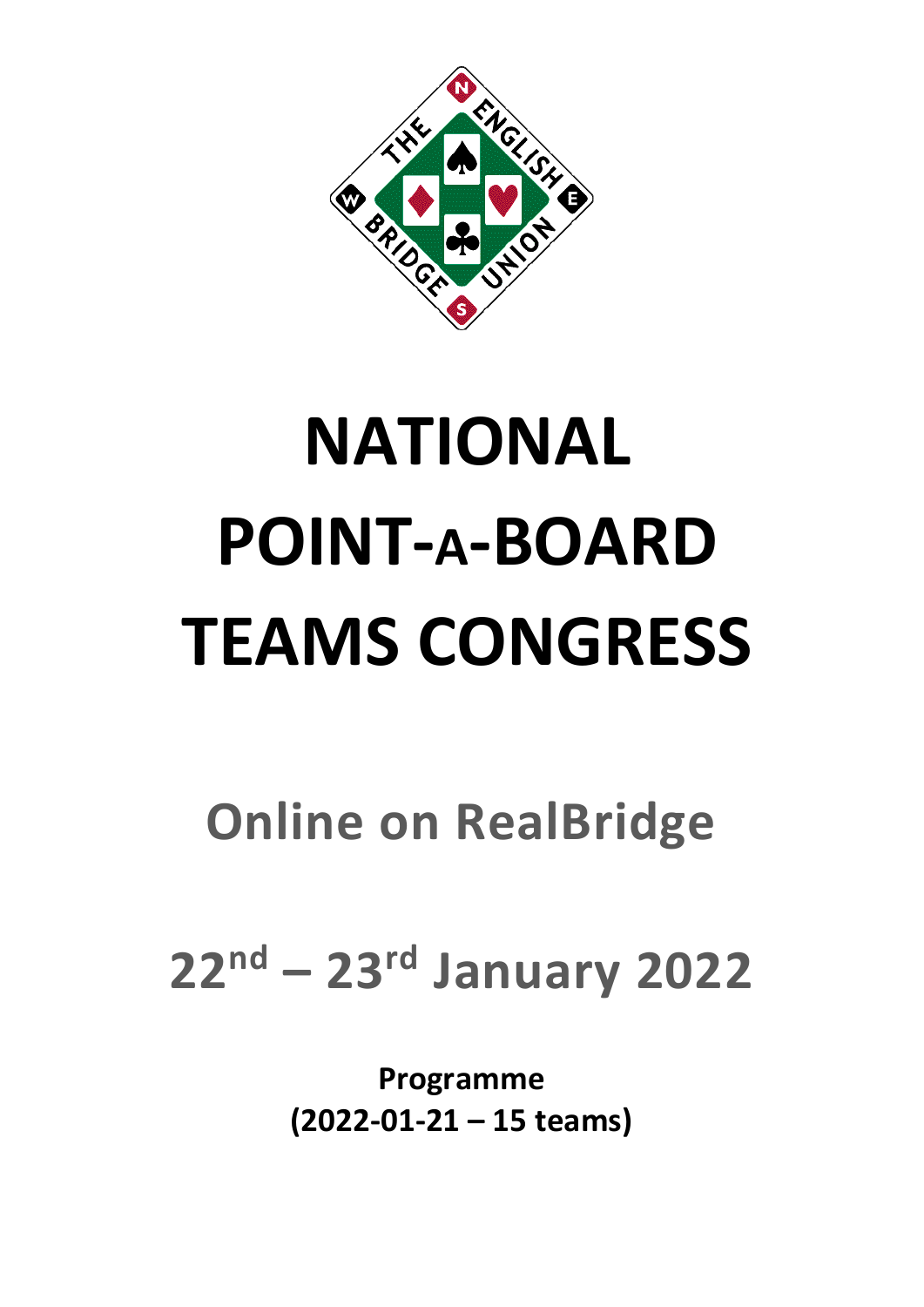### **1 Programme**

| Saturday | $11.00$ am $- 2:40$ pm            | 4 matches (28 boards) |
|----------|-----------------------------------|-----------------------|
|          | $3:20 \text{pm} - 7:00 \text{pm}$ | 4 matches (28 boards) |
| Sunday   | $11.00$ am $-1:45$ pm             | 3 matches (21 boards) |
|          | $2:30$ pm $-6:10$ pm              | 4 matches (28 boards) |

### **2 Point-a-Board Teams**

*for the Geoffrey Fell Trophy - holders: Martin Seligman, David Bakhshi, Espen Lindqvist & Boye Brogeland*

### **2.1 Format**

The format of the congress depends on the number of teams entered.

This year, the format is a complete (all-play-all) round robin played over both days. If there are 15 or 16 teams, there will be 15 rounds of 7 boards; if there are 15 teams, each team will sit out for one round.

### **2.2 Prizes**

Prizes amount depending on entries.

Based on 15 teams: first prize £160, second prize £80

All prizes are per team, whether for a team of four, five or six players. Tied places share equally any prize award due, including a tie for first place, even though such a tie will be broken in accordance with standard EBU regulations (full details are available on request) for the purpose of determining the trophy winner. Prizes will be credited automatically to the captain's EBU account, and may be claimed at any time on application to the EBU.

### **2.3Master Point awards**

All awards are quoted in terms of Green Points per player. Awards for matches won are enhanced by 50% as follows:

- 0.21 Green Point per four-board match won (0.11 for a draw),
- 0.26 Green Point per five-board match won (0.13 for a draw),
- 0.32 Green Point per six-board match won (0.16 for a draw),
- 0.38 Green Point per seven-board match won (0.19 for a draw),
- 0.42 Green Point per eight-board match won (0.21 for a draw),
- 0.52 Green Point per ten-board match won (0.26 for a draw).

Bonus ranking awards to half-way overall: First place: 5.00; last place: 0.50. Awards for intermediate places as per the standard EBU Green Point Competition formula.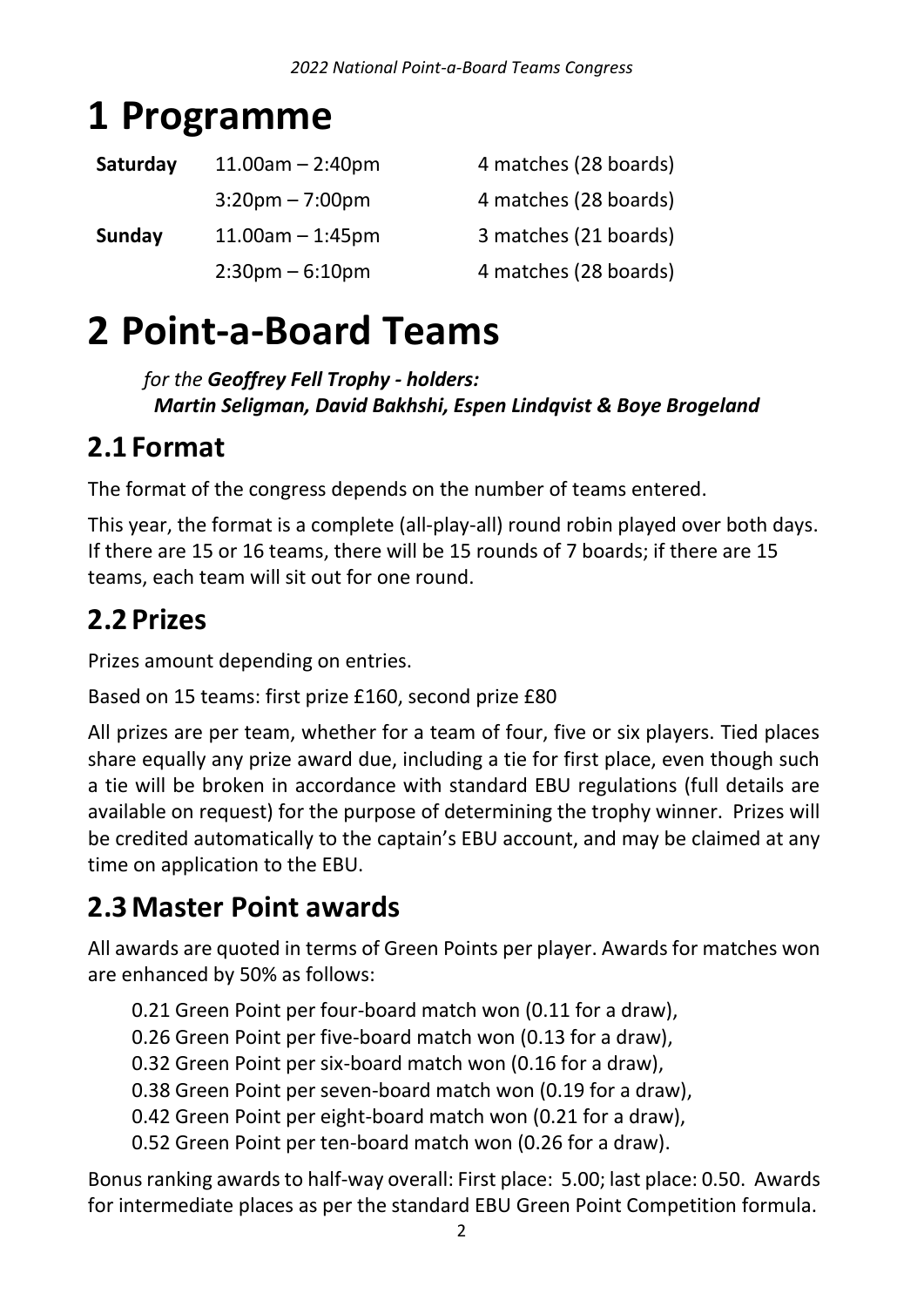### **3 General Regulations**

**System Cards:** You are required to have an online system card (EBU20B or WBF) and you should exchange a link to your system with your opponents at the start of each round.

You can upload your PDF system card to My EBU > Utilities > System Cards – and obtain a link to provide to opponents.

This is an EBU Level 5 event and so WBF convention cards **are permitted**.

**Best Behaviour at Bridge:** Please be nice to your partner, be pleasant to your opponents and be polite to the Tournament Directors. Otherwise you may well be given a Disciplinary Penalty!

**Telephones and other electrical devices:** Please do not use your phone during – except for emergencies, including connection problems.

**Prizes:** The prize values quoted assume a certain level of entry and are subject to alteration should the actual entry be significantly different from that originally envisaged.

**Special Circumstances:** General EBU regulations apply in relation to any matter not detailed in these conditions (e.g. protest time). However, any conditions, whether general or specific to this competition as set out in this programme, may be varied by the Tournament Director in charge to accommodate any unforeseen circumstance and to facilitate the smooth running of the congress.

**Issue of Master Points and Ranking Lists:** All master points are awarded by direct credit and will show on your record within one month. Ranking lists are available from our web site at [www.ebu.co.uk.](http://www.ebu.co.uk/)

**NGS:** This competition will be graded for NGS, based on match-point scoring across the field.

**Appeals Advisors:** There is no appeals advisor for this event. If you are considering an appeal and would like to discuss it with someone first, ask a tournament director to introduce you to an appropriate person.

# **4 Special Scoring Regulations**

Point a Board Scoring: 2 points are awarded for a win, 1 for a draw, 0 for a loss. A difference of 10 or more aggregate points between a team's two scores constitutes a win/loss.

The "standard amount" for artificial scores is 0.5 points (i.e. 25% of a win). See **Artificial Scores** below.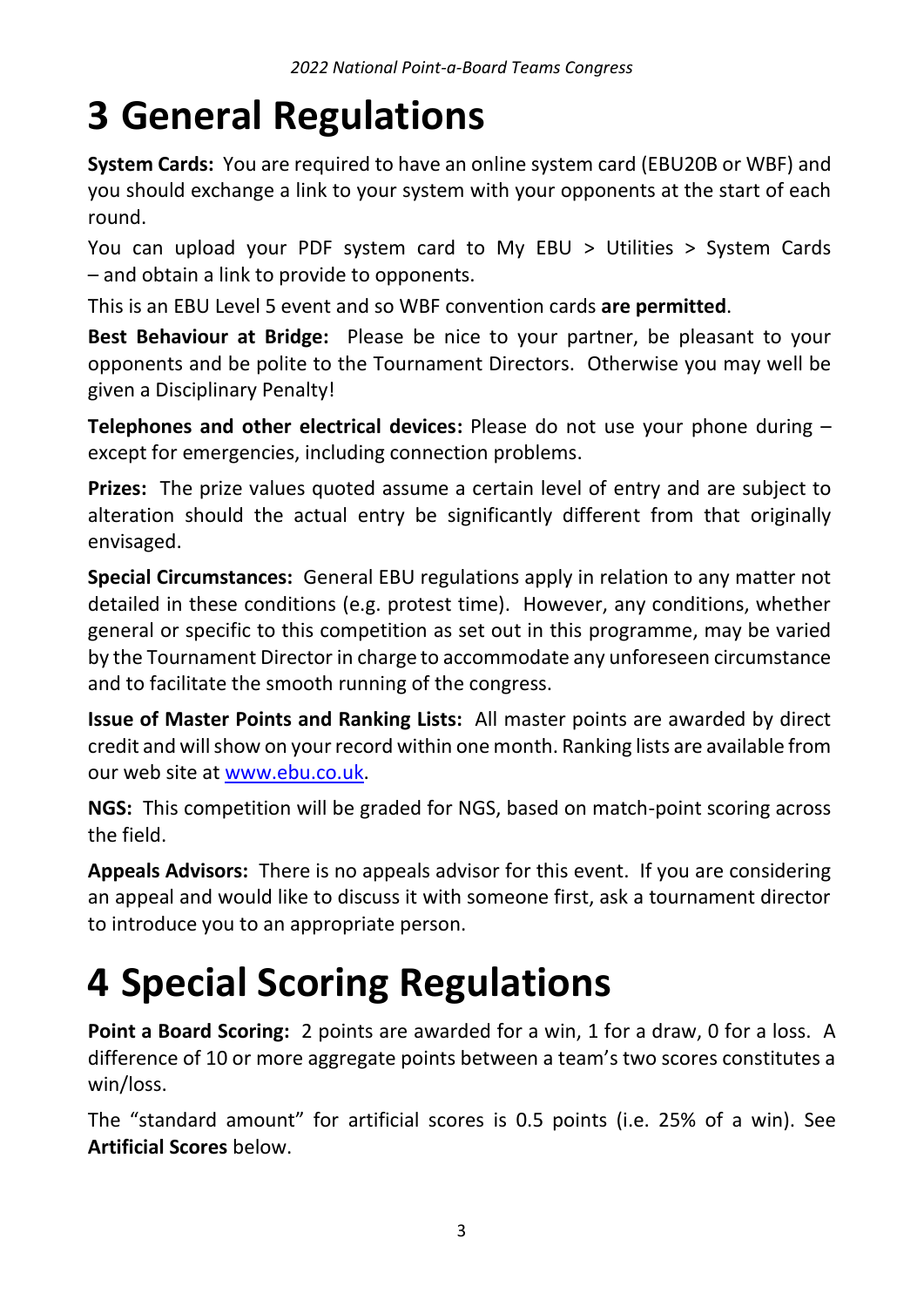The "standard penalty" (minimum procedural penalty) is 1 point, and the minimum disciplinary penalty is 2 points.

The minimum unit of scoring is 0.1 points. Exact multiples of 0.05 are rounded in favour of any team that has an above-average score on the board.

**Assigned Scores:** If an assigned adjusted score is awarded, it is used for scoring in the usual way. If split scores are awarded, the points awarded to the two teams need not total 2.

**Artificial Scores:** When a score is unable to be obtained at either table, a score of AVE/AVE+/AVE− is awarded according to fault in the usual way, with AVE = 1 point, AVE+ = 1.5 points and AVE− = 0.5 points – average plus or minus the "standard amount". In the event of a team having an overall score for the whole stage of the event greater than 75%, their artificial score will be adjusted upwards accordingly.

**Weighted Scores:** If weighted scores are awarded, the points deriving from each score are calculated and then weighted.

Example:

| <b>NS score</b> | <b>EW score</b> | <b>Points</b>        |         |
|-----------------|-----------------|----------------------|---------|
| $+120$          | 20% of -110     | $20\% \text{ of } 2$ | $= 0.4$ |
| $+120$          | 40% of -120     | 40% of 1             | $= 0.4$ |
| $+120$          | 40% of -140     | 40% of 0             | $= 0.0$ |
| <b>Total</b>    |                 |                      | $= 0.8$ |

**Unplayable Boards:** It will not be possible to play a substitute board: if neither table has played the board, it will be scored as AVE/AVE+/AVE− in the usual fashion.

If one table has played a board and the other cannot, the valid score is match-pointed against all the other tables that have played the board. This match-point score (in percentage) is added to an artificial score assigned to the other table of the same match (40%/50%/60% according to blame in the usual manner), and this total is converted back into points, rounded to one decimal place. So if a team was directly at fault at a table that couldn't play the board, and their team-mates scored better than any other table on the same board, they would get 100% + 40% = 1.4 points.

# **5 RealBridge**

### **5.1 Instructions**

RealBridge uses computer video and audio for communication between players. Player can and should test their video/audio by logging into the system in advance.

During a session. if you have problems with audio/video, you should continue to play using text until you have time to try to sort it out, rather than delaying play.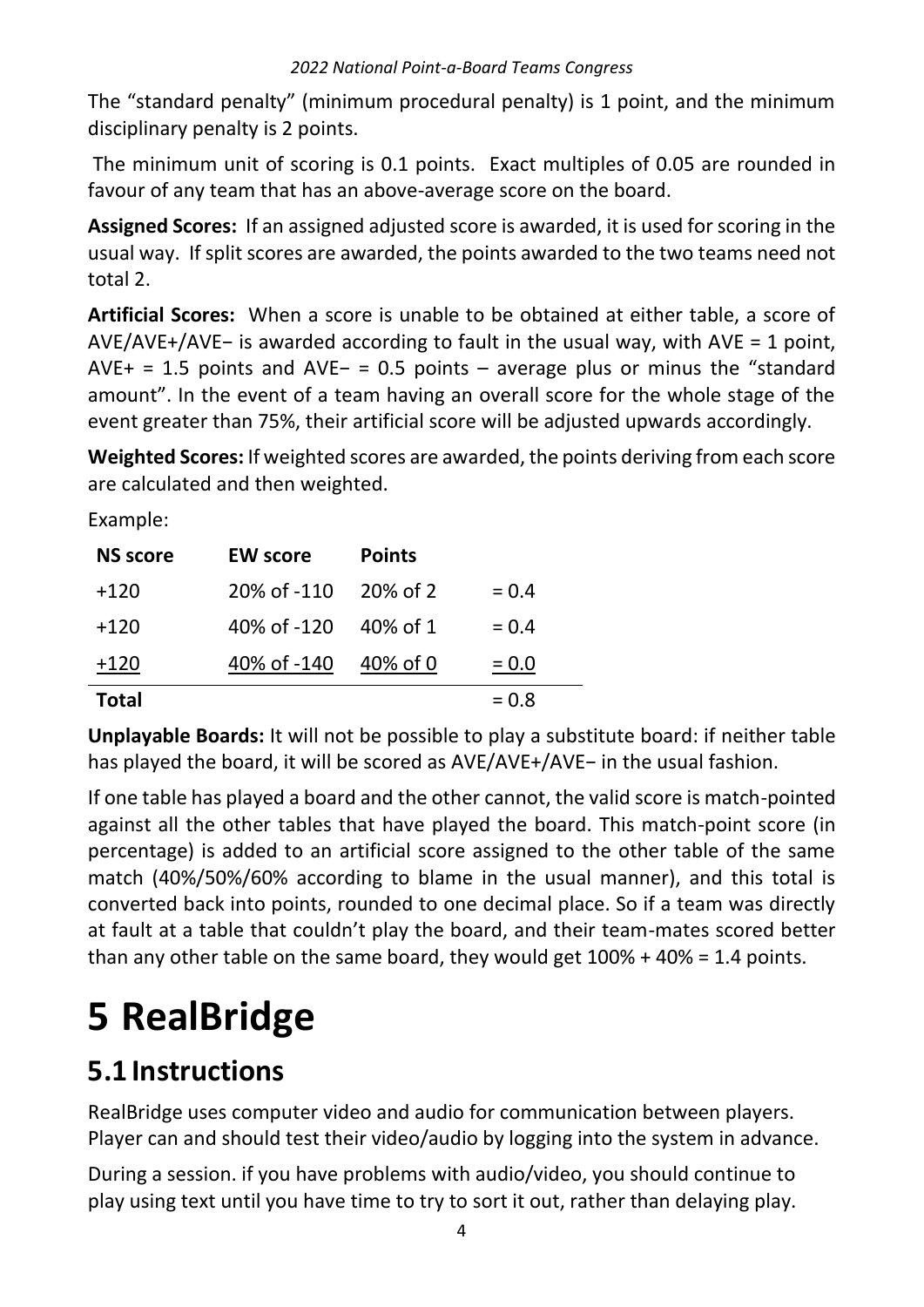It may be necessary to refresh the video feed every hour or so: this can be done (without logging out) by clicking the refresh button on your name bar.

### **5.2 Procedures**

Please remember that your opponent will have sight of you whenever you are logged in at a table and always act accordingly – opponents can hear and see what is going on in the room around you.

#### **5.2.1 Alerting/Announcing/Explaining**

This event will be in screen mode with self-alerting and written explanations. Follow-up questions can be to the player who made the call (via private chat) or verbally to the screen mate. Note: the partner of the player who made the call will not have seen the written explanation.

Calls are alerted by the player making the call, the alert is made by clicking the alert strip. Alert calls that would be alertable or announced face-to-face and provide a written explanation when making the call.

Exceptionally, bids and passes above 3NT should be alerted and explained if they are artificial or unexpected. Doubles and Redoubles need only be alerted if required by the face-to-face rules.

#### **5.2.2 Calling the TD**

When the TD is called, the TD can hear and speak to both sides of the screen – but the players cannot hear the players on the other side of the screen. It is difficult for the TD is both sides of the screen are talking.

When the TD is called only the player who called the TD should speak to the TD. The TD can then ask questions of the different players on either side of the screen, before instructing the table how to proceed.

If the TD appears at the table and you did not call the TD, please wait to be asked to speak – so that the table does not all speak at once. The TD can isolate players and choose to communicate with only one or two players at a time.

#### **5.2.3 Online Regulations**

The [EBU Sky-Blue Book](https://www.ebu.co.uk/documents/laws-and-ethics/skyblue-book.pdf) applies to this event. In particular

- Players may consult their own system card and other notes at any stage (1.1)
- UNDOs are permitted in the auction but not in the play (4.3) If there is a request for an UNDO in the auction, the TD should be called – it may be necessary to reject the request in order to call the TD. The TD will rule whether Law 25A applies and if so, will instruct the other side to accept the request.